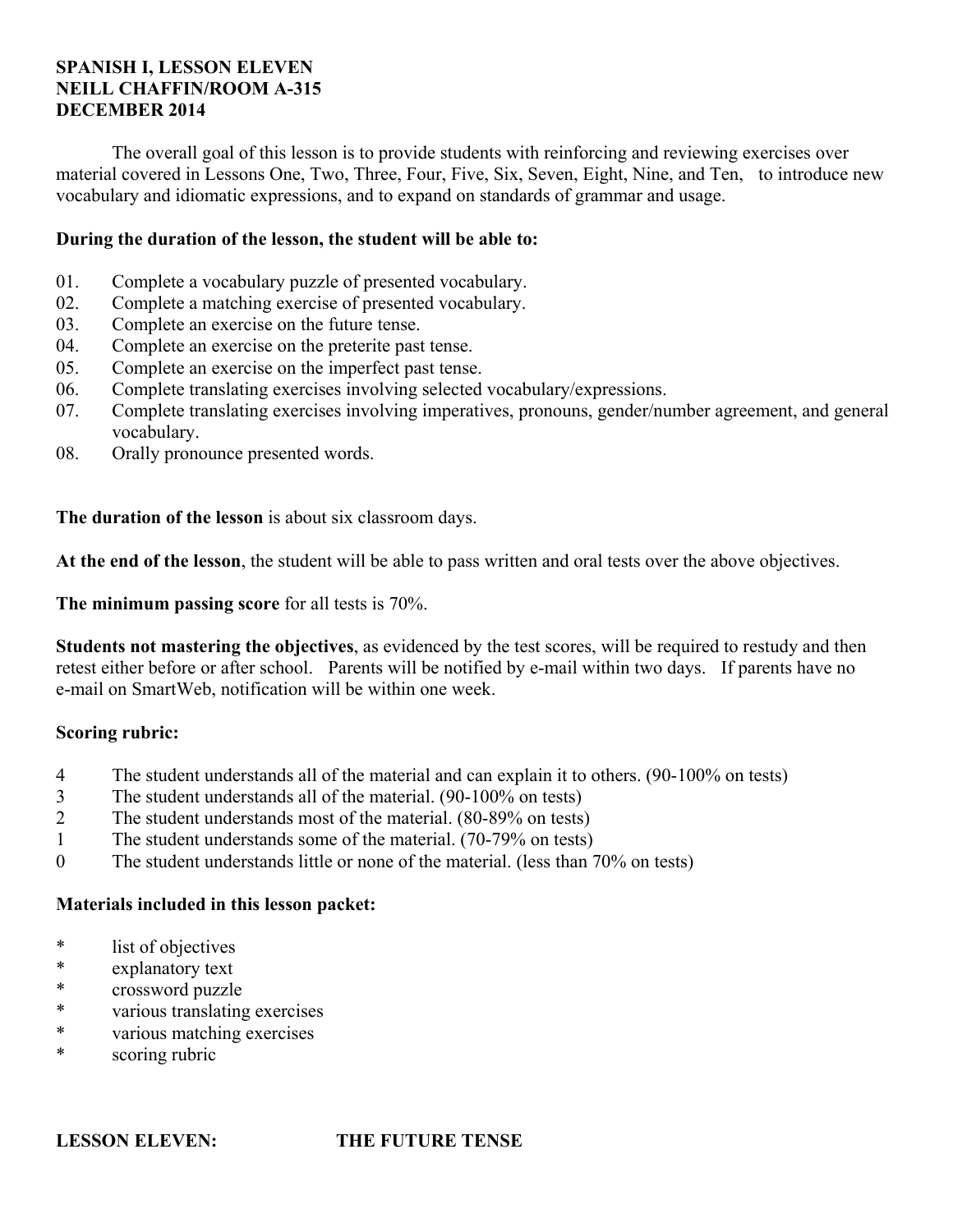To date we have looked at the present indicative, preterite indicative, and imperfect indicative tenses. We will now learn the **future tense**. The future tense in Spanish functions much the same as it does in English. **It is used to express an action or a state of being that will take place at some time in the future. It is also used to express conjecture or probability about the present.**

 The verb tenses we have learned to date drop the infinitive ending (AR, ER, IR) before adding the inflectional endings. **The future tense is formed by adding inflectional endings to the entire infinitive,**  *with the exception of a few irregular verbs***.** That is to say, the future tense is formed **without** dropping the infinitive endings. The endings are **all the same** for AR, ER, and IR verbs: **è, às, à, emos, èis, àn.** This is true even for the irregular verbs: the irregularities involve the stem of the verb.

### **Here some examples of regular verbs in the future tense:**

|                  | <b>HABLAR</b> |                  | <b>COMER</b> |                  | <b>RECIBIR</b>  |
|------------------|---------------|------------------|--------------|------------------|-----------------|
| yo               | hablarè       | yo               | comerè       | yo               | recibirè        |
| tù               | hablaràs      | tù               | comeras      | tù               | recibiràs       |
| Ud./èl/ella      | hablarà       | Ud./èl/ella      | comerà       | Ud./èl/ella      | recibirà        |
| nosotros-as      | hablaremos    | nosotros-as      | comeremos    | nosotros-as      | recibiremos     |
| vosotros-as      | hablarèis     | vosotros-as      | comereis     | vosotros-as      | recibireis      |
| Uds./ellos/ellas | hablaràn      | Uds./ellos/ellas | comeran      | Uds./ellos/ellas | recibiràn       |
|                  | <b>CANTAR</b> |                  | <b>TEMER</b> |                  | <b>ESCRIBIR</b> |
| yo               | cantarè       | yo               | temerè       | yo               | escribirè       |
| tù               | cantaràs      | tù               | temeras      | tù               | escribiràs      |
| Ud./èl/ella      | cantarà       | Ud./èl/ella      | temerà       | Ud./èl/ella      | escribirà       |
| nosotros-as      | cantaremos    | nosotros-as      | temeremos    | nosotros-as      | escribiremos    |
| vosotros-as      | cantarèis     | vosotros-as      | temereis     | vosotros-as      | escribireis     |
| Uds./ellos/ellas | cantaràn      | Uds./ellos/ellas | temeràn      | Uds./ellos/ellas | escribiràn      |

 As you can see, for all **regular verbs**, the endings are the same for AR, ER, and IR infinitives, and the infinitive ending is NOT DROPPED before adding the inflectional endings. **Note the accent marks on all but the first person plural ending.**

**There are some verbs that are irregular in the future tense**. Look at the following examples:

| <b>TENER</b>                                                                                          |           | nosotros-as                                                                | pondremos | <b>VENIR</b>                                                                                            |           |
|-------------------------------------------------------------------------------------------------------|-----------|----------------------------------------------------------------------------|-----------|---------------------------------------------------------------------------------------------------------|-----------|
| yo                                                                                                    | tendrè    | vosotros-as                                                                | pondrèis  | yo                                                                                                      | vendrè    |
| tù                                                                                                    | tendràs   | Uds./ellos/ellas                                                           | pondràn   | tù                                                                                                      | vendràs   |
| Ud./èl/ella                                                                                           | tendrà    |                                                                            |           | Ud./èl/ella                                                                                             | vendrà    |
| nosotros-as                                                                                           | tendremos | Note that the "e" in the infinitive                                        |           | nosotros-as                                                                                             | vendremos |
| vosotros-as                                                                                           | tendrèis  | ending is replaced by "d".                                                 |           | vosotros-as                                                                                             | vendrèis  |
| Uds./ellos/ellas                                                                                      | tendràn   | Other infinitives ending in "-poner"<br>are conjugated the same: disponer, |           | Uds./ellos/ellas                                                                                        | vendràn   |
| Note that the " $e$ " in the infinitive<br>ending is replaced by "d".                                 |           | posponer, anteponer, etc.                                                  |           | Note that the " $e$ " in the infinitive<br>ending is replaced by "d".                                   |           |
| Other infinitives ending in "-tener"<br>are conjugated the same: mantener,<br>sostener, obtener, etc. |           |                                                                            |           | Other infinitives ending in "-venir"<br>are conjugated the same: provenir,<br>advenir, sobrevenir, etc. |           |
| <b>PONER</b>                                                                                          |           |                                                                            |           |                                                                                                         |           |
| yo                                                                                                    | pondrè    |                                                                            |           |                                                                                                         |           |
| tù                                                                                                    | pondràs   |                                                                            |           |                                                                                                         |           |
| Ud./èl/ella                                                                                           | pondrà    |                                                                            |           |                                                                                                         |           |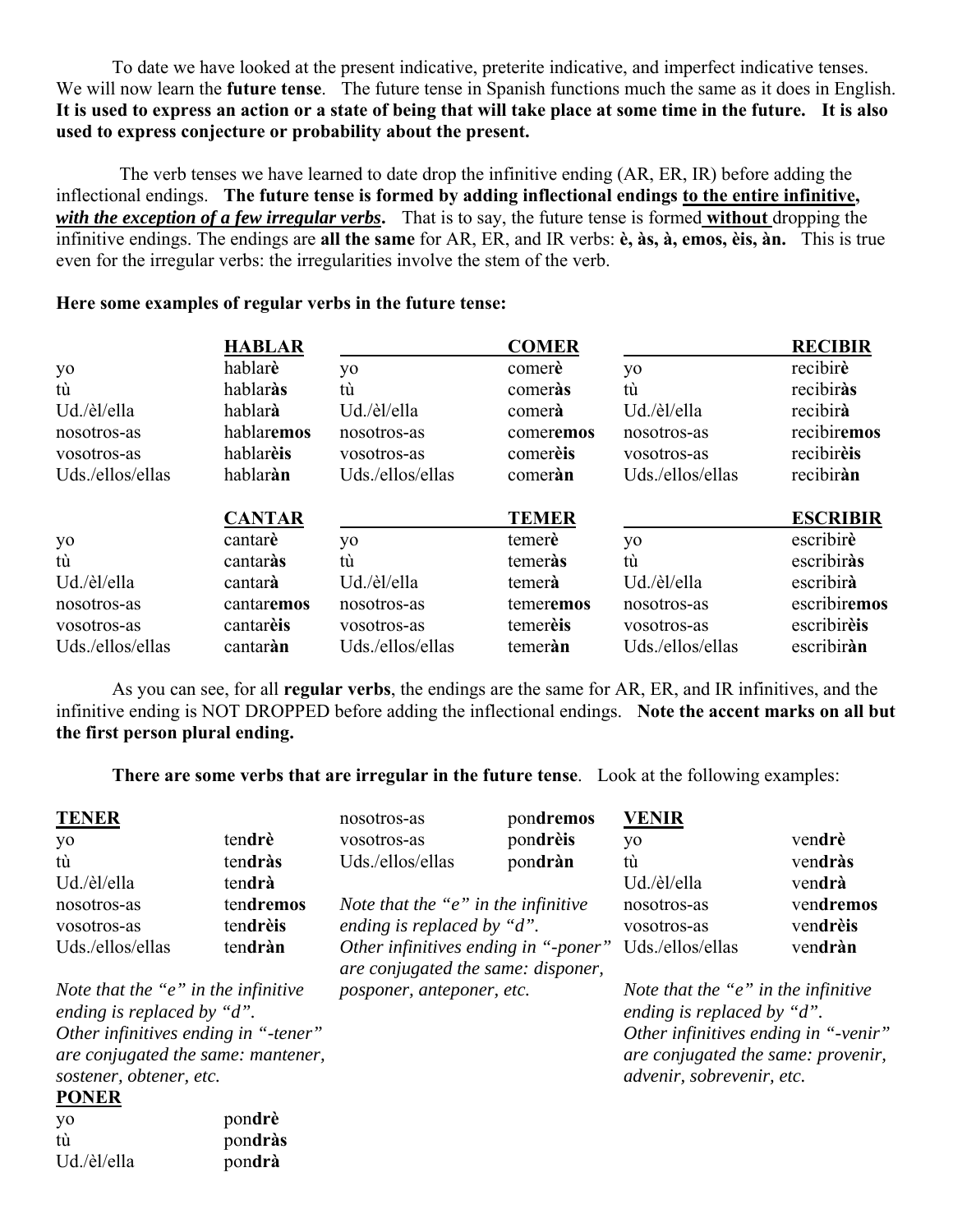| <b>SABER</b>     |          | <b>CABER</b>     |          | <b>HABER</b>     |          |
|------------------|----------|------------------|----------|------------------|----------|
| yo               | sabrè    | yо               | cabrè    | V <sub>0</sub>   | habrè    |
| tù               | sabràs   | tù               | cabràs   | tú               | habràs   |
| Ud./èl/ella      | sabrà    | Ud./èl/ella      | cabrà    | Ud./èl/ella      | habrà    |
| nosotros-as      | sabremos | nosotros-as      | cabremos | nosotros-as      | habremos |
| vosotros-as      | sabrèis  | vosotros-as      | cabrèis  | vosotros-as      | habrèis  |
| Uds./ellos/ellas | sabràn   | Uds./ellos/ellas | cabràn   | Uds./ellos/ellas | habràn   |

*Note that the "e" in the infinitive ending is omitted.* 

*Note that the "e" in the infinitive* 

yo di**rè** tù di**ràs** di**rà** di**remos** 

| <b>HACER</b> |         | <b>DECIR</b> |        |  |
|--------------|---------|--------------|--------|--|
| yo           | harè    | vo           | dirè   |  |
| tù           | haràs   | tù           | diràs  |  |
| Ud./èl/ella  | harà    | Ud./èl/ella  | dirà   |  |
| nosotros-as  | haremos | nosotros-as  | direm  |  |
| vosotros-as  | harèis  | vosotros-as  | dirèis |  |

*Note that the "c" in the stem and the "e" in the infinitive ending is omitted.*

vosotros-as ha**rèis** Uds./ellos/ellas ha**ràn**

| <b>PODER</b>     |          | <b>SALIR</b>     |           |
|------------------|----------|------------------|-----------|
| yo               | podrè    | yo               | saldrè    |
| tù               | podràs   | tù               | saldràs   |
| Ud./èl/ella      | podrà    | Ud./èl/ella      | saldrà    |
| nosotros-as      | podremos | nosotros-as      | saldremos |
| vosotros-as      | podrèis  | vosotros-as      | saldrèis  |
| Uds./ellos/ellas | podràn   | Uds./ellos/ellas | saldràn   |
|                  |          |                  |           |

*Note that the "e" in the infinitive ending is omitted.*

*Note that the "i" in the infinitive ending is replaced by "d".*

### **An alternative way of expressing the future tense is to use the phrase "ir a" before an infinitive. This is commonly used in everyday speech. Here are some examples:**

| Voy a comer.   | I am going to eat.                    | Ellos van a escribir. | They are going to write. |
|----------------|---------------------------------------|-----------------------|--------------------------|
|                | Vamos a salir. We are going to leave. | Uds. van a reir.      | You are going to laugh.  |
| El va a morir. | He is going to die.                   | Ella va a regresar.   | She is going to return.  |

 Again, the future tense is used to express a future action or state of being **(1)**, or it is used to express conjecture or probability about the present **(2)**. Look at the following examples:

| Mañana tomarè una prueba dificil.(1)         | Serà la una.(2)                   |
|----------------------------------------------|-----------------------------------|
| Tomorrow I shall take a difficult test.      | It is probably about one o'clock. |
| Mis abuelos llegaràn mañana pasada.(1)       | i Quiènes seràn a la puerta?(2)   |
| My grandparents will the day after tomorrow. | Who can it be at the door?        |

*ending is omitted.*

Uds./ellos/ellas di**ràn**

*Note that the "c" in the stem and the "i" in the infinitive ending is omitted. Note the stem change from* 

*"e" to "i"*.

# **QUERER**

*ending is omitted.*

| yo               | querrè    |
|------------------|-----------|
| tù               | querràs   |
| Ud./èl/ella      | querrà    |
| nosotros-as      | querremos |
| vosotros-as      | querrèis  |
| Uds./ellos/ellas | querràn   |

*Note that the "e" in the infinitive* 

*Note that the "e" in the infinitive ending is omitted; this has the effect of doubling the "r".*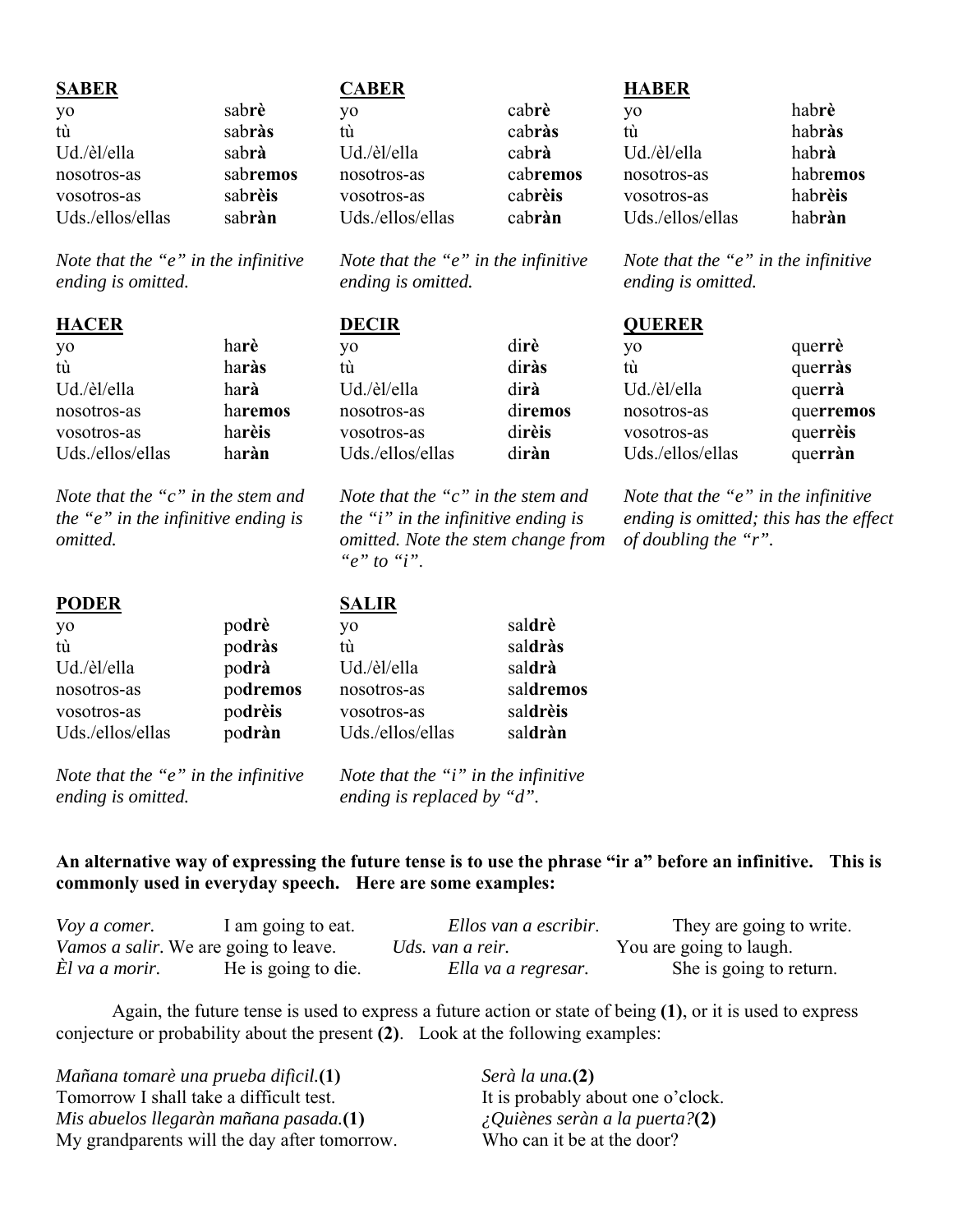| $\lambda A$ què hora estaràs aquì?                     | No tendrè el tiempo para hacerlo.(1)             |
|--------------------------------------------------------|--------------------------------------------------|
| What time will you be here? $(1)$                      | I shall not have the time to do it.              |
| Es posible que mi hermana comprarà una falda nueva.    | Dudo que ellos me diràn la verdad.(2)            |
| It is possible that my sister will buy a new skirt.(2) | I doubt that they will tell me the truth.        |
| $\lambda$ Por què no querrà èl jugar al fùtbol?(2)     | Mis hijas regresaràn mañana pasada.(1)           |
| Why will he not want to play soccer?                   | My daughters will return the day after tomorrow. |
| $\angle Q$ uè hora serà? (2)                           | Ellos tendràn muchas cosas interesantes.(2)      |
| What time might it be? I wonder what time it is?       | They probably have many interesting things.      |

**Here are some sample conjugations of verbs you have learned to date, in the present, preterite, imperfect, and future:**

|                        | <b>PRESENT</b>      | vosotros-as      | <b>PRETERITE</b> | <b>IMPERFECT</b> |
|------------------------|---------------------|------------------|------------------|------------------|
|                        |                     | recibis          | hablar           | hablar           |
|                        |                     | Uds./ellos/ellas | hablè            | hablaba          |
|                        | hablar              | reciben          | hablaste         | hablabas         |
| $y_{0}$                |                     |                  | hablò            | hablaba          |
|                        | hablo               | cerrar           | hablamos         | hablàbamos       |
| tù                     |                     | yo               | hablasteis       | hablabais        |
|                        | hablas              | cierro           | hablaron         | hablaban         |
|                        | Ud./èl/ella         | tù               | decir            | <u>decir</u>     |
|                        | habla               | cierras          | dije             | decìa            |
|                        | nosotros-as         | Ud./èl/ella      | dijiste          | decias           |
|                        | hablamos            | cierra           | dijo             | decìa            |
|                        | vosotros-as         | nosotros-as      | dijimos          | declamos         |
|                        | hablàis             | cerramos         | dijisteis        | declais          |
|                        | Uds./ellos/ellas    | vosotros-as      | dijeron          | decìan           |
|                        | hablan              | cerràis          | recibir          | recibir          |
|                        |                     | Uds./ellos/ellas | recibì           | recibìa          |
|                        | decir               | cierran          | recibiste        | recibias         |
| yo                     |                     | caer             | recibiò          | recibia          |
|                        | digo                | yo               | recibimos        | recibiamos       |
| tù                     |                     | caigo            | recibisteis      | recibiais        |
|                        | dices               | tù               | recibieron       | recibian         |
|                        | dice<br>Ud./èl/ella | caes             | cerrar           | cerrar           |
|                        | nosotros-as         | Ud./èl/ella      | cerrè<br>cae     | cerraba          |
|                        | decimos             | nosotros-as      | cerraste         | cerrabas         |
|                        | vosotros-as         | caemos           | cerrò            | cerraba          |
|                        | decis               | vosotros-as      | cerramos         | cerràbamos       |
|                        | Uds./ellos/ellas    | caèis            | cerrasteis       | cerrabais        |
|                        | dicen               | Uds./ellos/ellas | cerraron         | cerraban         |
|                        |                     | caen             | caer             | caer             |
|                        | recibir             |                  | caì              | caìa             |
| $\mathbf{v}\mathbf{o}$ |                     |                  | caiste           | caìas            |
|                        | recibo              |                  | cayò             | caia             |
| tù                     |                     |                  | caimos           | calamos          |
|                        | recibes             |                  | caisteis         | caìais           |
|                        | Ud./èl/ella         |                  | cayeron          | caìan            |
|                        | recibe              |                  |                  |                  |
|                        | nosotros-as         |                  |                  |                  |

recibimos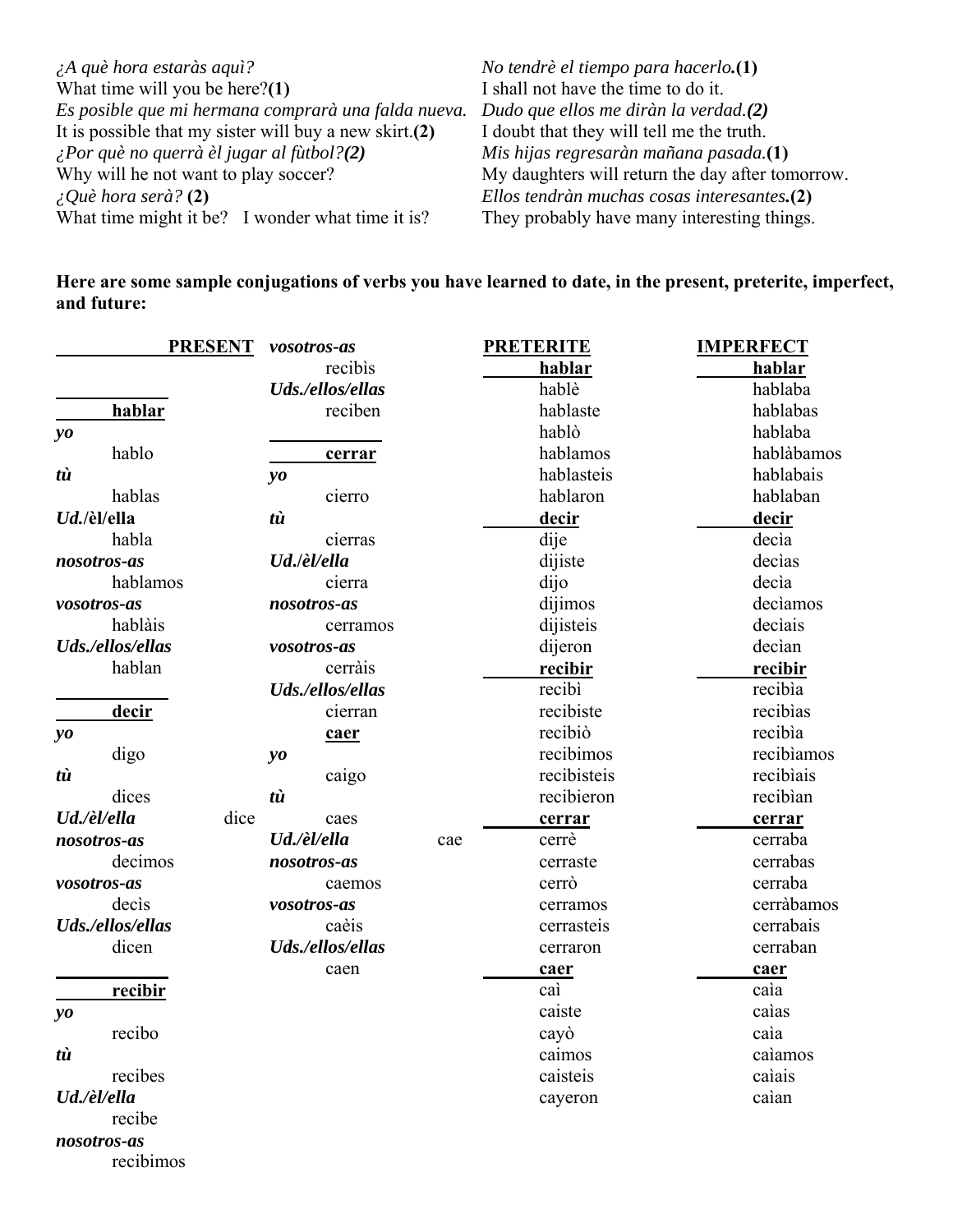| <b>FUTURE</b> | dirè      | recibirà    | cerrarèis |
|---------------|-----------|-------------|-----------|
| hablar        | diràs     | recibiremos | cerraràn  |
| hablarè       | dirà      | recibirèis  | caer      |
| hablaràs      | diremos   | recibiràn   | caerè     |
| hablarà       | dirèis    | cerrar      | caeràs    |
| hablaremos    | diràn     | cerrare     | caerà     |
| hablarèis     | recibir   | cerraràs    | caeremos  |
| hablaràn      | recibirè  | cerrarà     | caerèis   |
| decir         | recibiràs | cerraremos  | caeràn    |

### **LESSON ELEVEN: VOCABULARY REVIEW**

*Directions: Match the vocabulary words to their English translations by writing the letter of the English in front of the number of the Spanish. This is two separate exercises.*

| 01.     | la araña             | 31.     | el columpio    | V.                     | watermelon          | 01.     | la maleza          |
|---------|----------------------|---------|----------------|------------------------|---------------------|---------|--------------------|
| 02.     | el gusano            | 32.     | la piscina     | w.                     | porch, entry        | 02.     | la hierba          |
| 03.     | el fertilizante/el   | 33.     | el cobertizo   | X.                     | driveway            | 03.     | la flor            |
| abono   |                      | 34.     | el juego de    | y.                     | fence, border       | 04.     | el arbusto         |
| 04.     | el colibrì           | comedor |                | Z.                     | arbor               | 05.     | el àrbol           |
| 05.     | la parra             | 35.     | el sendero     | aa.                    | sidewalk            | 06.     | el jardìn          |
| 06.     | la zanahoria         | 36.     | la tijera      | bb.                    | gutter (roof)       | 07.     | la rosa            |
| 07.     | la papa/la patata    | 37.     | el cubresuelo  | cc.                    | gate                | 08.     | el suelo           |
| 08.     | el tomate            | 38.     | el rastrillo   | dd.                    | swing (play)        | 09.     | las hojas          |
| 09.     | el                   | 39.     | el portòn      | ee.                    | lawnmower           | 10.     | los raìces         |
|         | cohombro/pepino      | 40.     | la estufa      | ff.                    | pruner (clipper)    | 11.     | el tallo/el tronco |
| 10.     | la lechuga           | 41.     | el cortacèsped | gg.                    | storage building    | 12.     | la sierra (de      |
| 11.     | la sandìa            |         |                | hh.                    | dining set          | cadena) |                    |
| 12.     | el                   |         |                | $\dddot{\mathbf{i}}$ . | mulch               | 13.     | el seto            |
|         | cantaloupe/cantaloup |         |                | jj.                    | swimming pool       | 14.     | el aspersor        |
| 13.     | el ràbano            |         |                | kk.                    | path, pathway       | 15.     | el cable           |
| 14.     | la cebolla           | a.      | radish         | 11.                    | rake (garden, leaf) | 16.     | la gasolina        |
| 15      | el ajo               | $b$ .   | vine           | mm.                    | patio               | 17.     | el aceite          |
| 16.     | el pimiento          | c.      | potato         | nn.                    | grill               | 18.     | la recortadora     |
| 17.     | el ladrillo          | d.      | onion          | 00.                    | stove, cookstove    | 19.     | el mosquito        |
| 18.     | la piedra            | e.      | tomato         |                        |                     | 20.     | la llave/la espita |
| 19.     | la madera            | f.      | carrot         |                        |                     | 21.     | la mosca           |
| 20.     | la tabla             | g.      | garlic         |                        |                     | 22.     | el insecto         |
| 21.     | el concreto          | h.      | worm           |                        |                     | 23.     | la insecticida     |
| 22.     | la terraza (de       | I.      | cucumber       |                        |                     | 24.     | el pàjaro          |
| madera) |                      | j.      | spider         |                        |                     | 25.     | la hormiga         |
| 23.     | el patio             | k.      | terrace, deck  |                        |                     | 26.     | la avispa          |
| 24.     | el zaguàn, el        | 1.      | pepper         |                        |                     | 27.     | la abeja           |
| pòrtico |                      | m.      | lettuce        |                        |                     | 28.     | la libèlula        |
| 25.     | la emparrada         | n.      | brick          |                        |                     | 29.     | la tuza            |
| 26.     | el borde/el cerco    | 0.      | fertilizer     |                        |                     | 30.     | el soplador        |
| 27.     | la entrada de        | p.      | wood           |                        |                     | 31.     | el guijarro        |
| carro   |                      | q.      | hummingbird    |                        |                     | 32.     | la polilla         |
| 28.     | la acera             | r.      | stone, rock    |                        |                     | 33.     | la boquilla        |
| 29.     | el canalòn de        | S.      | cantaloup      |                        |                     | 34.     | la microonda       |
| desague |                      | t.      | board (wood)   |                        |                     | 35.     | el horno           |
| 30.     | la parilla           | u.      | concrete       |                        |                     | 36.     | el carrete de      |
|         |                      |         |                |                        |                     |         |                    |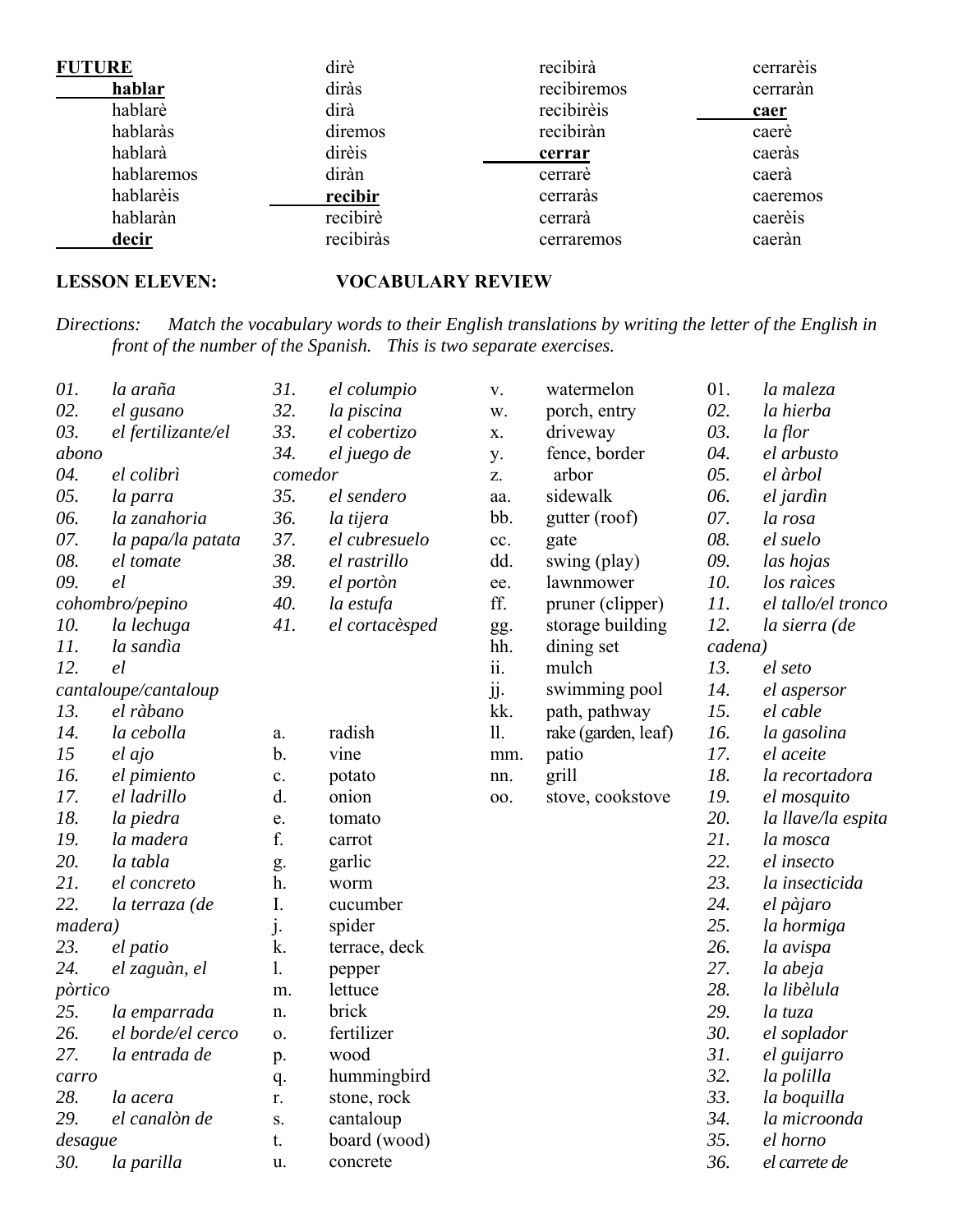| manguera      |                 | d. | chainsaw      | q.          | ant         | dd. | lawn        |
|---------------|-----------------|----|---------------|-------------|-------------|-----|-------------|
| 37.           | la manguera     | e. | line trimmer  | r.          | stem, trunk | ee. | hoe         |
| 38.           | la pala         | f. | sprinkler     | S.          | rose        | ff. | garden      |
| 39.           | la azada        | g. | 01l           | t.          | pebble      | gg. | shovel      |
| 40.           | la herbicida    | h. | gasoline      | u.          | bee         | hh. | soil, dirt, |
| 41.           | el cèsped/pasto | 1. | cord (elec)   | V.          | gopher      | ii. | weed killer |
|               |                 | j. | hedge         | w.          | leaf blower | jj. | weed        |
|               |                 | k. | mosquito      | X.          | dragonfly   | kk. | grass       |
|               |                 | ı. | insect        | у.          | moth        | 11. | flower      |
|               |                 | m. | fly           | $Z_{\star}$ | oven        | mm. | shrub, bush |
| a.            | leaves          | n. | spout, faucet | aa.         | microwave   | nn. | tree        |
| $\mathbf b$ . | roots           | 0. | insecticide   | bb.         | hose reel   | 00. | waterhose   |
| c.            | wasp            | p. | bird          | cc.         | hose nozzle |     |             |

### **LESSON ELEVEN: MODIFIERS REVIEW**

*Directions: Match the English meanings to the Spanish by drawing lines between the columns. This is three exercises:*

| ancho    | long             | alto        | windy                | nadie                              | of, from            |
|----------|------------------|-------------|----------------------|------------------------------------|---------------------|
| estrecho | fresh, cool      | bajo        | muddy                | nada                               | some                |
| hùmedo   | damp, moist      | ruidoso     | grilled              | <i>alguienalso, too</i>            |                     |
| sucio    | dirty            | enturbiado  | low                  | algo                               | neither/nor         |
| largo    | deep             | desordenado | messy, disorderly    | ni/tampoco                         | nothing             |
| corto    | without          | agudo       | cloudy               | $alg\`{u}n/alg\`{u}no-a$ something |                     |
| hondo    | wide             | embotado    | noisy                | tambièn                            | somebody            |
| sombroso | leafy, luxuriant | lluvioso    | dry, arid            | tanto que                          | as much as          |
| frondoso | shady, shadowy   | àrido/seco  | rainy                | en vez de                          | in place/stead of   |
| caliente | cold             | asado       | dull                 | luego                              | such as             |
| frìo     | hot              | nublado     | sharp, pointed       | en lugar de                        | in place/stead of   |
| fresco   | claro<br>narrow  | high, tall  | a pesar de           | with                               |                     |
| tibio    | warm             | ventoso     | clear                | con                                | in spite of/despite |
| ordenado | neat, orderly    | perturbando | perhaps              | de                                 | nobody              |
| sin      | short            | tal vez     | bothersome, annoying | tal como                           | later               |

### **LESSON THREE: EXPRESSIONS REVIEW**

*Directions: Match the English meanings to the Spanish by drawing lines between the columns. This is two exercises:*

| <i>¿De quièn es(noun)?</i> What is today?                |                           | despuès de   | outside of      |                    |
|----------------------------------------------------------|---------------------------|--------------|-----------------|--------------------|
| $\angle$ <i>De quiènes son(noun)?</i>                    | Whose are?                | antes que    | behind          |                    |
| $\lambda$ quièn/quiènes?                                 | What is this/that?        |              | abajo/debajo de | under, beneath     |
| $\lambda$ Para quièn/quiènes?                            | For whom?                 |              | detràs/atràs de | around             |
| $\angle Q$ uè es èsto/èso?                               | To whom?                  | enfrente de  | in front of     |                    |
| $\angle Q$ uè tiempo hace?                               | What color is/are?        | afuera de    | beside          |                    |
| $\angle Q$ uè dìa es hoy?                                | Whose is?                 | adentro de   |                 | inside of          |
| $\angle$ <i>De què color es/son?</i> How is the weather? |                           | alrededor de | after           |                    |
| $\angle$ <i>Còmo es/son?</i>                             | How is/are? (not health!) | al fin de    |                 | before             |
| <i>i</i> . <i>Què son èstos/èsos?</i>                    | Of/from what/whom?        | encima de    |                 | at last/at the end |
| $\angle$ <i>De què/quièn es/son?</i>                     | What are these/those?     | al lado de   |                 | on top of/above    |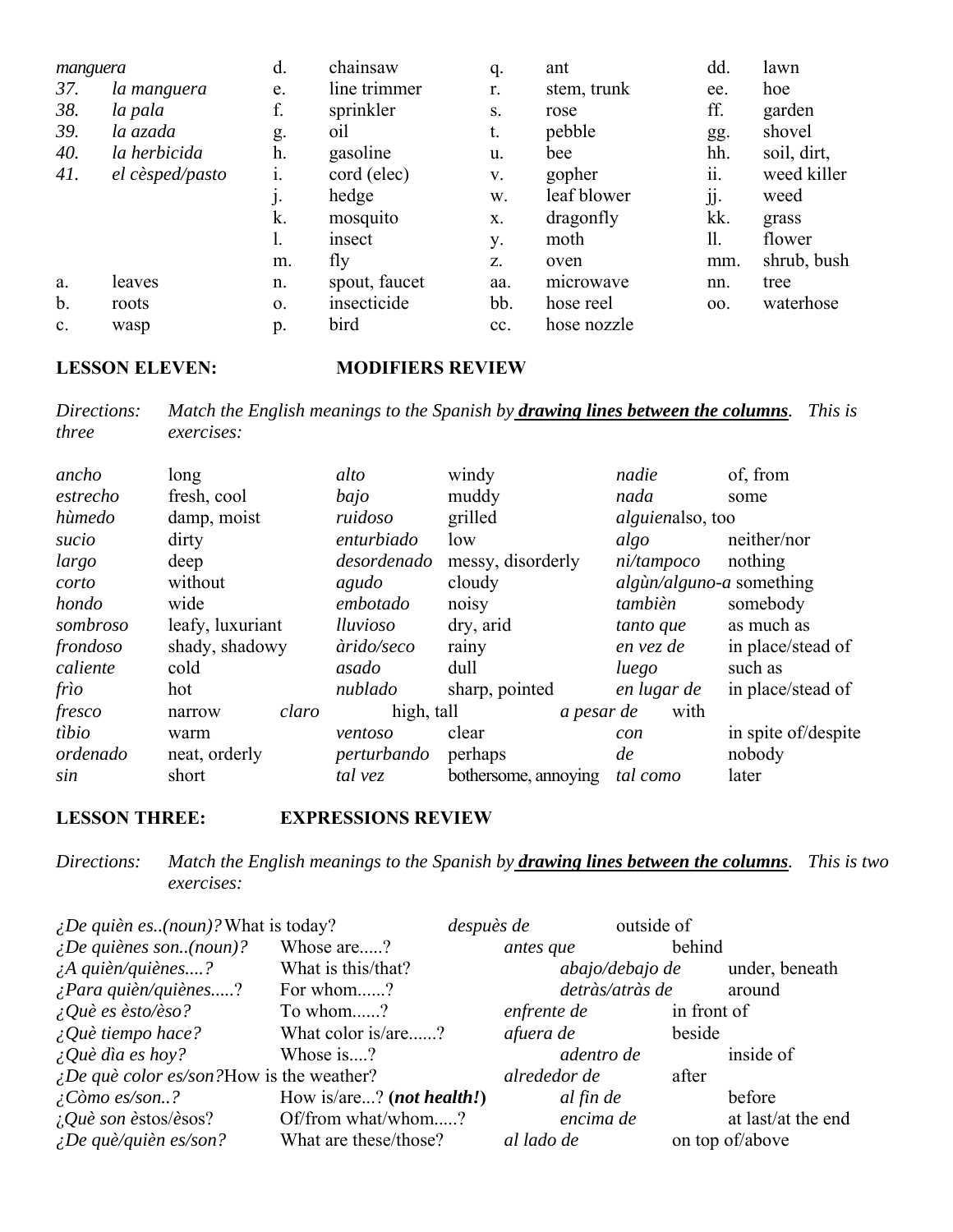## **LESSON ELEVEN:**

## **TRANSLATION/FUTURE TENSE**

Write the correct verb form in the future tense to match the subject. Then translate the phrase: Directions:

| 01.     | El cable (romper)                                                                                                                          | 03. | Las hormigas (subir)              |
|---------|--------------------------------------------------------------------------------------------------------------------------------------------|-----|-----------------------------------|
| romperà |                                                                                                                                            |     | the control of the control of the |
|         | The cable will break                                                                                                                       |     |                                   |
| 02.     | La maleza (crecer)<br><u> 1990 - Johann John Harry Harry Harry Harry Harry Harry Harry Harry Harry Harry Harry Harry Harry Harry Harry</u> | 04. | El horno (fumar)                  |
| 05.     | Las hojas (caer)                                                                                                                           | 18. | La lluvia (caer)                  |
| 06.     | Las mangueras (gotear)                                                                                                                     | 19. | El profesor (enseñar)             |
| 07.     | La polilla (volar)                                                                                                                         | 20. | Los estudiantes (venir)           |
| 08.     | La araña (estar)                                                                                                                           |     |                                   |
| 09.     | La mosca (perturbar)                                                                                                                       | 21  | La enfermera (salir)              |
| 10.     | El portòn (abrir)                                                                                                                          | 22. | El papà (asar)                    |
| 11.     | La gasolina (quemar)                                                                                                                       | 23. | Mi hermana (bañarse)              |
| 12.     | Los aspersores (regar)                                                                                                                     | 24. | Tu primo (llegar)                 |
| 13.     | La tuza (cavar)                                                                                                                            | 25. | El conductor (saber)              |
| 14.     | El pàjaro (cantar)                                                                                                                         | 26. | Los mercantes (vender)            |
| 15.     | and the control of the control of<br>Las tijeras (cortar)                                                                                  | 27. | Nosotros (acostarse)              |
| 16.     | El muchacho (decir)                                                                                                                        | 28. | Ud. (ponerse)                     |
| 17.     | Los banqueros (tener)                                                                                                                      | 29. | Ellas (levantarse)                |
|         |                                                                                                                                            | 30. | La señorita (hacer)               |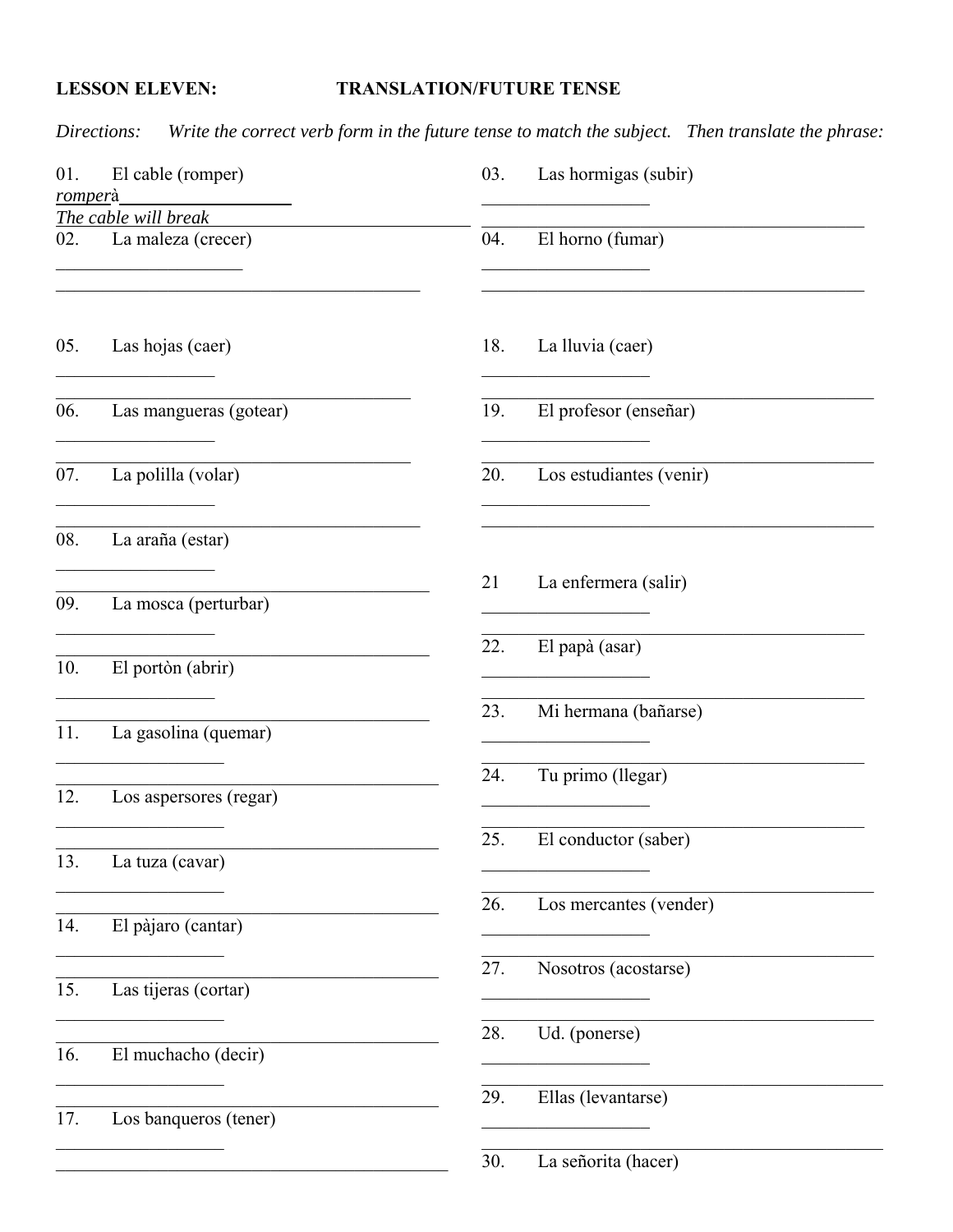|     |                       | 34.<br>Las estrellas (brillar) |
|-----|-----------------------|--------------------------------|
| 31. | Las criadas (limpiar) |                                |
|     |                       | 35.<br>El caballo (correr)     |
| 32. | El camarero (servir)  |                                |
|     |                       | 36.<br>Los perros (ladrar)     |
| 33. | El gerente (querer)   |                                |
|     |                       |                                |

### **LESSON ELEVEN: TRANSLATION/IMPERATIVES**

*Directions: Write the correct formal imperative, either singular or plural as indicated, in the blank. In the second blank write the singular familiar imperative form. Then translate the sentence.*

 $\mathcal{L}_\mathcal{L} = \mathcal{L}_\mathcal{L} = \mathcal{L}_\mathcal{L} = \mathcal{L}_\mathcal{L} = \mathcal{L}_\mathcal{L} = \mathcal{L}_\mathcal{L} = \mathcal{L}_\mathcal{L} = \mathcal{L}_\mathcal{L} = \mathcal{L}_\mathcal{L} = \mathcal{L}_\mathcal{L} = \mathcal{L}_\mathcal{L} = \mathcal{L}_\mathcal{L} = \mathcal{L}_\mathcal{L} = \mathcal{L}_\mathcal{L} = \mathcal{L}_\mathcal{L} = \mathcal{L}_\mathcal{L} = \mathcal{L}_\mathcal{L}$ 

01. (Escribir) Uds. las respuestas en el papel.

*Escriban* 

*Escribe* 

*.*

*Write the answers on the paper* 

 $\mathcal{L}=\mathcal{L}^{\text{max}}$ 

 $\mathcal{L}=\mathcal{L}^{\text{max}}$ 

 $\mathcal{L}=\mathcal{L}^{\text{max}}$ 

02. (Llevar) Uds. los libros a la biblioteca.

03. (Tomar) Ud. la pildora antes de comer el desayuno.

04. (Cortar) Ud. el cèsped con el cortacèsped elèctrico.

05. (Comer) Uds. las cebollas y los ràbanos.

06. (Bañarse) Ud. cada dìa despuès de levantarse.

07. No (mirar) Uds. la televisiòn antes de limpiar sus cuartos.

08. No (decir) Ud. nada a sus hermanos.

09. (Hacer) Uds. todo el trabajo esta tarde.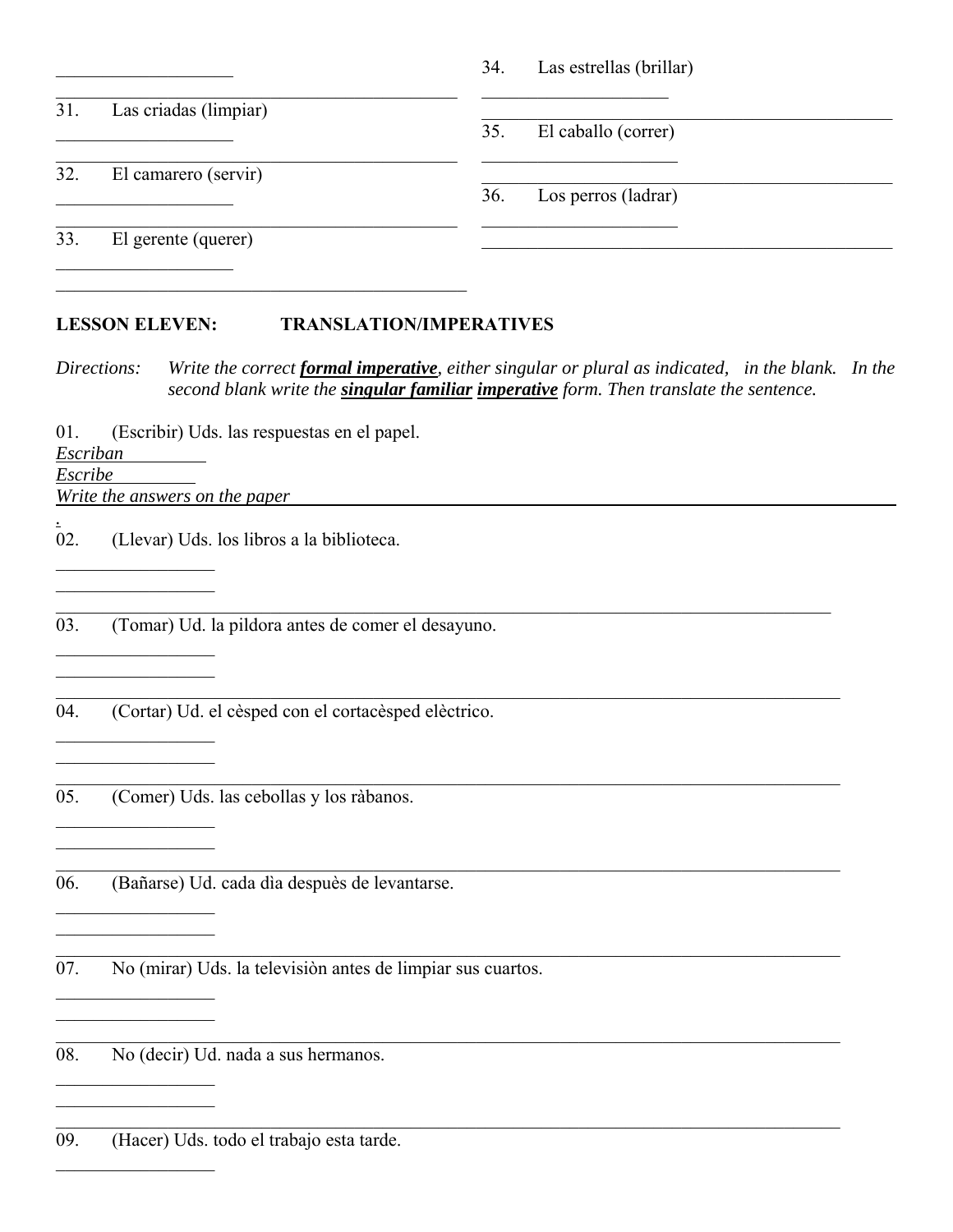| 10. | No (usar) Ud. el cuaderno que està en la mesa.                          |
|-----|-------------------------------------------------------------------------|
| 11. | No (irse) Uds. de la casa antes de cepillarse los dientes.              |
| 12. | (Levantarse) Uds. cuando toca el despertador.                           |
| 13. | Me (mostrar) Ud. las pinturas en su casa.                               |
| 14. | (Cerrar) Ud. la puerta del salòn de clase.                              |
| 15. | (Poner) Uds. sus libros y cuadernos en la mesa que està en el corredor. |
| 16. | (Saber) Ud. las respuestas antes de la prueba.                          |
| 17. | (Sacar) Uds. las herramientos del cobertizo.                            |
| 18. | (Pagar) Ud. la cuenta antes de salir del cafè.                          |
| 19. | Le (dar) Uds. esta silla a la muchacha en el corredor.                  |
| 20. | No (tocar) Ud. la guitarra en el techo.                                 |
| 21. | No (venir) Uds. a la fiesta este fin de semana.                         |
| 22. | No (pararse) Ud. en la calle.                                           |

 $\overline{\phantom{0}}$ 

 $\sim$  100  $\mu$  m  $^{-1}$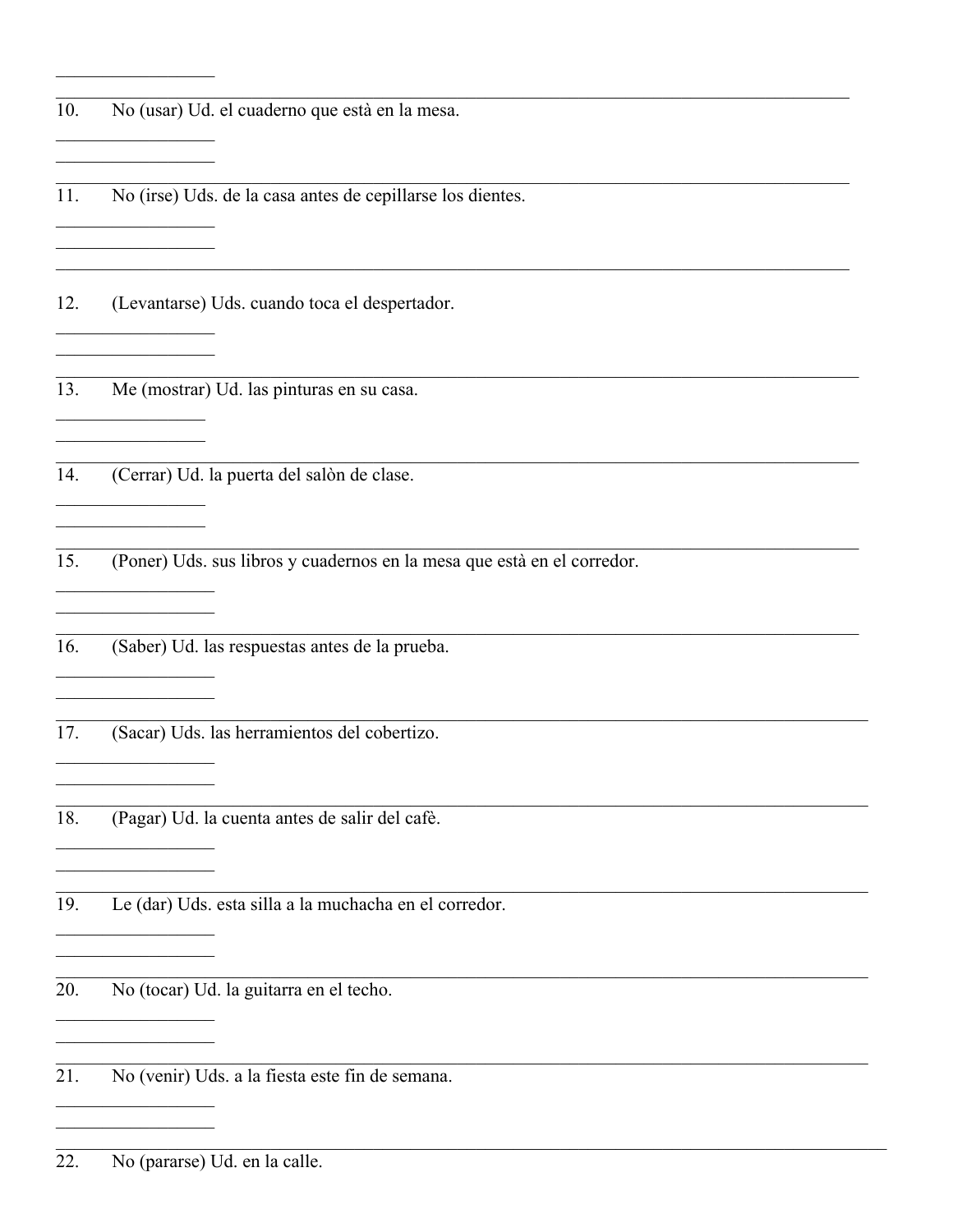23. (Acudir) Uds. a la clase de instrucción civica.

### **LESSON ELEVEN: TRANSLATION/PRETERITE TENSE REVIEW**

Directions: Write the correct preterite verb form of the infinitive in parentheses to match the subject. Then translate the sentence.

El autobùs (llegar) enfrente de mi casa a las seis de la mañana. 01.  $llep\grave{o}$ The bus arrived in front of my house at six in the morning.

02. El aviòn (aterrizar) en el aeropuerto exactamente a la hora.

03. Ayer tarde una tempestad (empezar) en las afueras de la ciudad.

Yo (irse) de la casa muy de la mañana. 04.

Ella (levantarse) muy tarde domingo pasado. 05.

- Nosotros (recibir) unos regalos por correo. 06.
- 07. Mi hermano (acostarse) a las once la noche pasada.
- Ese gato allì (subir) el borde alrededor del cèsped. 08.

09. El sol (brillar) durante la tarde.

10. Èl (bañarse) anoche.

11. El dia era ventoso, y las hojas (caer) de los àrboles.

Los niños (jugar) hasta las diez.  $12.$ 

13. La libèlula (volar) sobre el cèsped.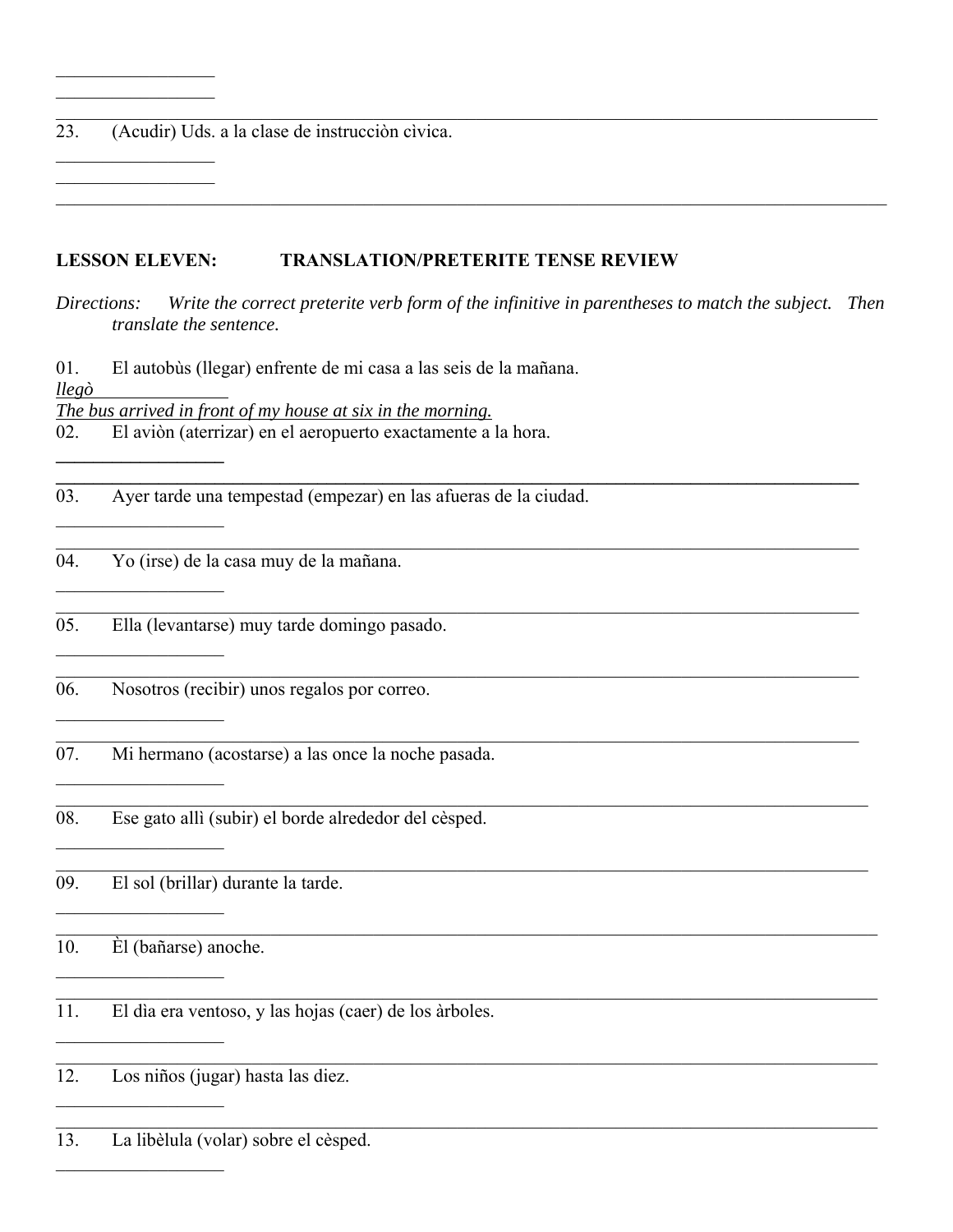- 14. Los estudiantes (escribir) sus respuestas en el papel.
- 15. El camarero nos (servir) la cena muy tarde.

### **LESSON ELEVEN: TRANSLATION/IMPERFECT TENSE REVIEW**

*Directions: Write the correct imperfect verb form of the infinitive in parentheses to match the subject. Then translate the sentence.*

 $\mathcal{L}_\mathcal{L} = \mathcal{L}_\mathcal{L} = \mathcal{L}_\mathcal{L} = \mathcal{L}_\mathcal{L} = \mathcal{L}_\mathcal{L} = \mathcal{L}_\mathcal{L} = \mathcal{L}_\mathcal{L} = \mathcal{L}_\mathcal{L} = \mathcal{L}_\mathcal{L} = \mathcal{L}_\mathcal{L} = \mathcal{L}_\mathcal{L} = \mathcal{L}_\mathcal{L} = \mathcal{L}_\mathcal{L} = \mathcal{L}_\mathcal{L} = \mathcal{L}_\mathcal{L} = \mathcal{L}_\mathcal{L} = \mathcal{L}_\mathcal{L}$ 

 $\_$  , and the set of the set of the set of the set of the set of the set of the set of the set of the set of the set of the set of the set of the set of the set of the set of the set of the set of the set of the set of th

01. Mamà (cocer) cuando sonò el telèfono.

*cocìa* 

*Mama was cooking when the telephone rang.* 

02. Mi hijo dijo que (tener) que salir a las nueve.

03. Hacìa dos horas que èl (regar) el jardìn hasta que empezò la lluvia.

- 04. El hombre (gritar) y la mujer (reir).
- 05. La señora (ser) muy hermosa cuando (ser) joven.

06. Cuando èl (estar) en Tejas, (trabajar) en un mercado.

- 07. De vez en cuando nosotros (ir) a la playa para tomar el aire.
- 08. (Ser) las ocho de la noche.

 $\mathcal{L}=\mathcal{L}^{\text{max}}$ 

09. La familia (comer) cuando la pintura se cayò de la pared.

10. Yo (estar) triste todos los dìas.

11. Cuando ellas (ser) jòvenes, (bailar) con frequencia.

12. Yo siempre (ir) al mercado los sàbados.

13. Muchas veces nos (faltar) el dinero para comprar los comestibles.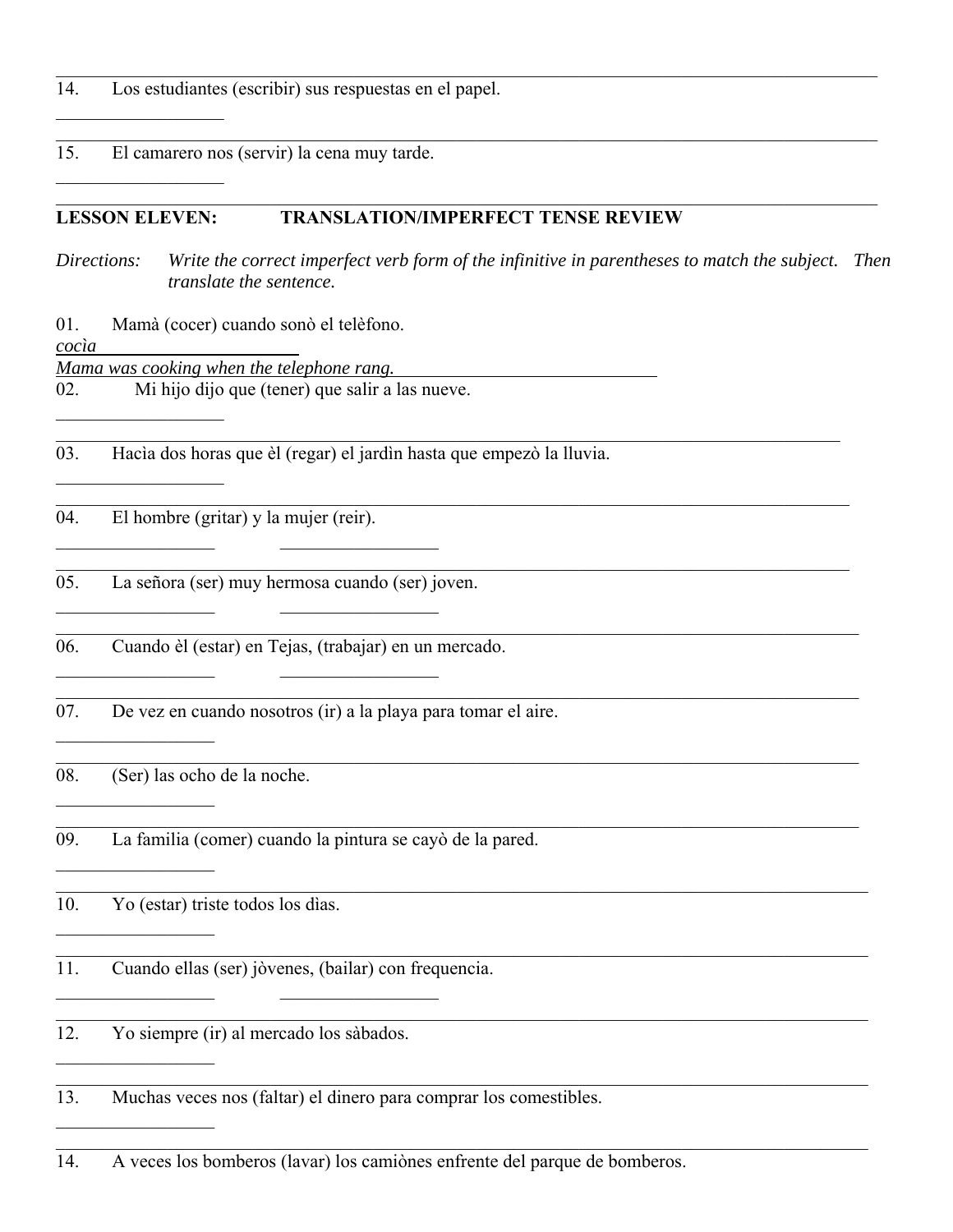Durante todos los veranos yo (andar) por las calles del vecindario para tomar el aire.  $\overline{15}$ .

 $\overline{\phantom{a}}$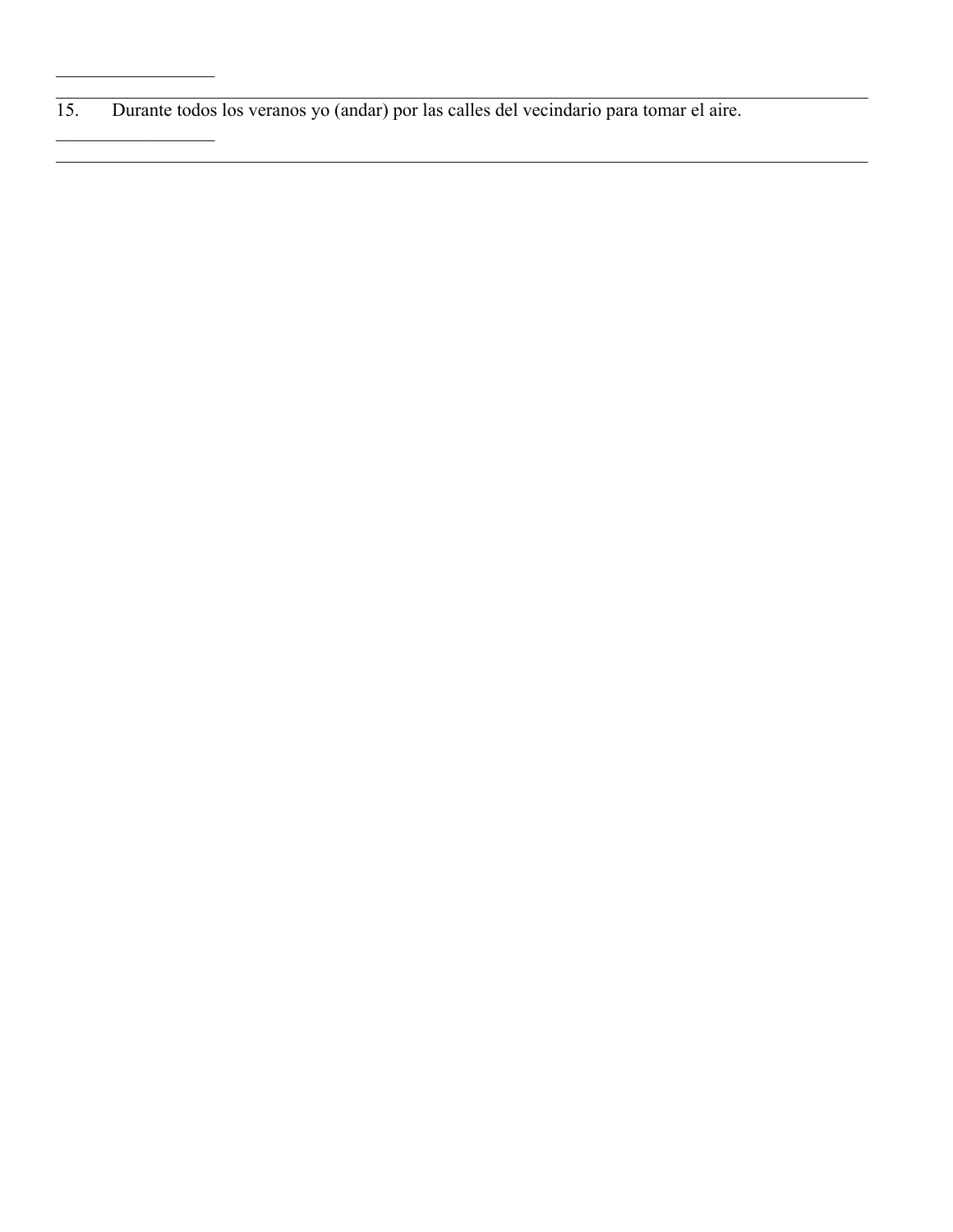### **LESSON ELEVEN: TRANSLATION/PRONOUN USE REVIEW**

*Directions: Translate the following sentences into Spanish. Then rewrite them, replacing the underlined, bold-faced nouns with the appropriate pronouns. Use reflexives where needed. Use explanatory prepositional phrases where needed. Use the formal imperative form where needed.* 

 $\_$  , and the set of the set of the set of the set of the set of the set of the set of the set of the set of the set of the set of the set of the set of the set of the set of the set of the set of the set of the set of th

 $\_$  , and the set of the set of the set of the set of the set of the set of the set of the set of the set of the set of the set of the set of the set of the set of the set of the set of the set of the set of the set of th

01. The **teacher** showed **Maria and me** the **schedule**. (He showed it to us.)

*El profesor nos mostrò el horario a Maria y yo.* 

*El nos lo mostrò a nosotros.* 

- 02. I am going to sell **Jose** my old **car**. (I am going to sell it to him.)
- 03. **Mariela** has to write the **manager** a **letter**. (She has to write it to him.)
- 04. My **brothers** brought **me** the **tools**. (They brought them to me.)
- 05. The **goats** used to eat the **lawn**. (They used to eat it.)
- 06. My **sister** got dressed on the roof. (She dressed herself on the roof.)
- 07. When my **sister** tried to put on her **socks**, she fell off the roof. (When she tried to put them on, she fell off the roof.)
- 08. The **carpenter** cut **himself** with a chain saw. (He cut himself with a chain saw.)
- 09. **Clocks** stand in every room of the house. (They stand in every room of the house.)
- 10. The **maid** arranged the **tables** yesterday afternoon. (She arranged them yesterday afternoon.)
- 11. Don't give the **cat** a **shovel**. (Don't give it to him.)
- 12. My **friends** didn't tell the **police** the **story**. (They didn't tell it to them.)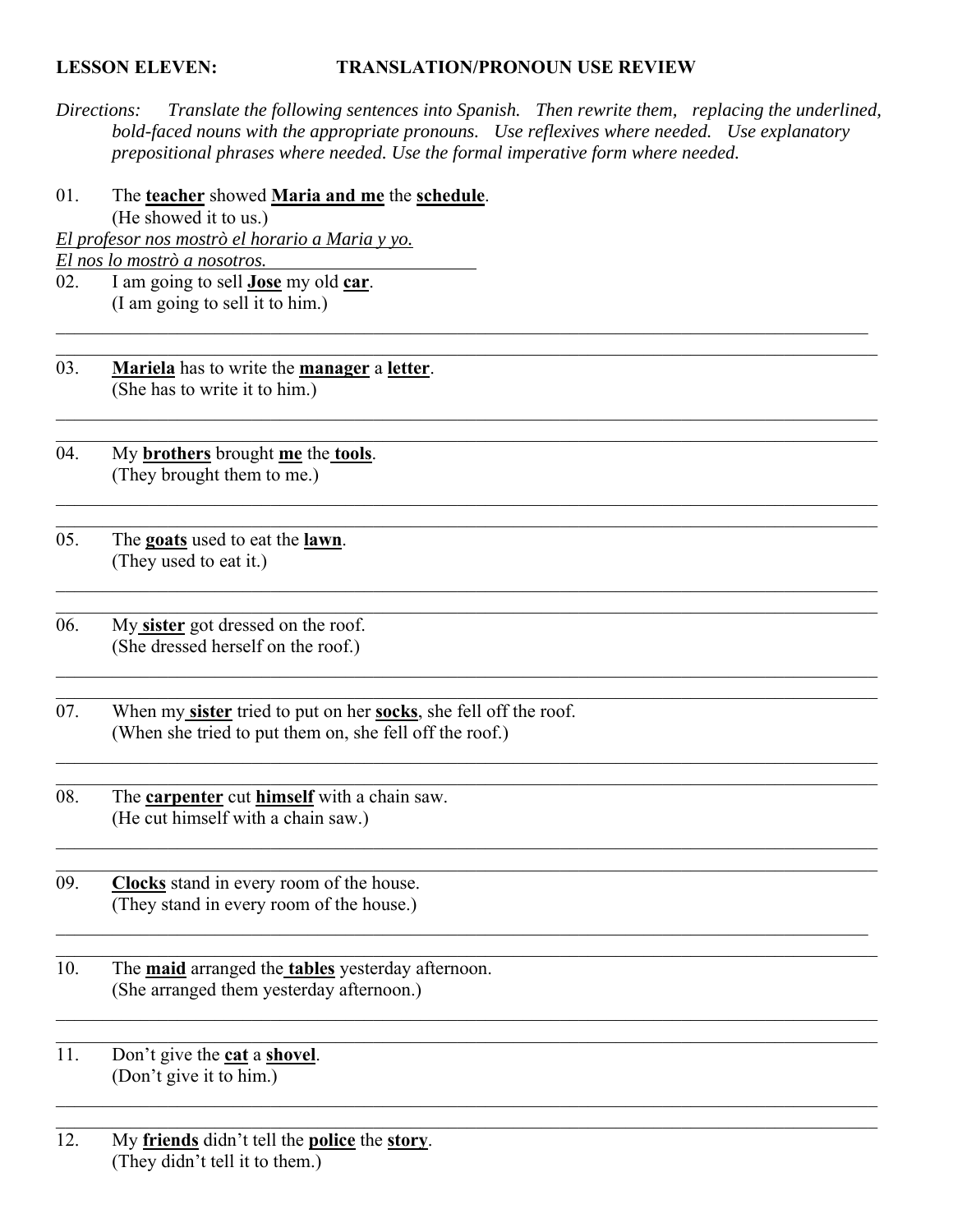13. Open that **window** and shut that **door**. (Open it and shut it.)

14. This book is mine. (This is mine.)

15. The waiter killed the spider. (He killed it.)

16. This is mine; that is yours. (This is mine; that is yours.)

- 17. The man drank the beer and ate the shrimp. (He drank it and ate them.)
- 18. The students wrote the answers and finished the test. (They wrote them and finished it.)
- The cat scratched this carpet and climbed those curtains. 19. (He scratched it and climbed them.)
- 20. Elena watched the television and listened to the radio. (She watched it and listened to it.)
- $\overline{21}$ . I combed my hair and shaved. (I combed it and shaved.)
- 22. My son climbed the stairs and boarded the airplane. (He climbed them and boarded it.)
- $\overline{23}$ . Mi mama cleans our house and mows the lawn. (She cleans it and mows it.)

### **LESSON ELEVEN: TRANSLATION/GENDER/NUMBER REVIEW**

Write the correct ending for the modifier. Then translate the phrase. Directions: